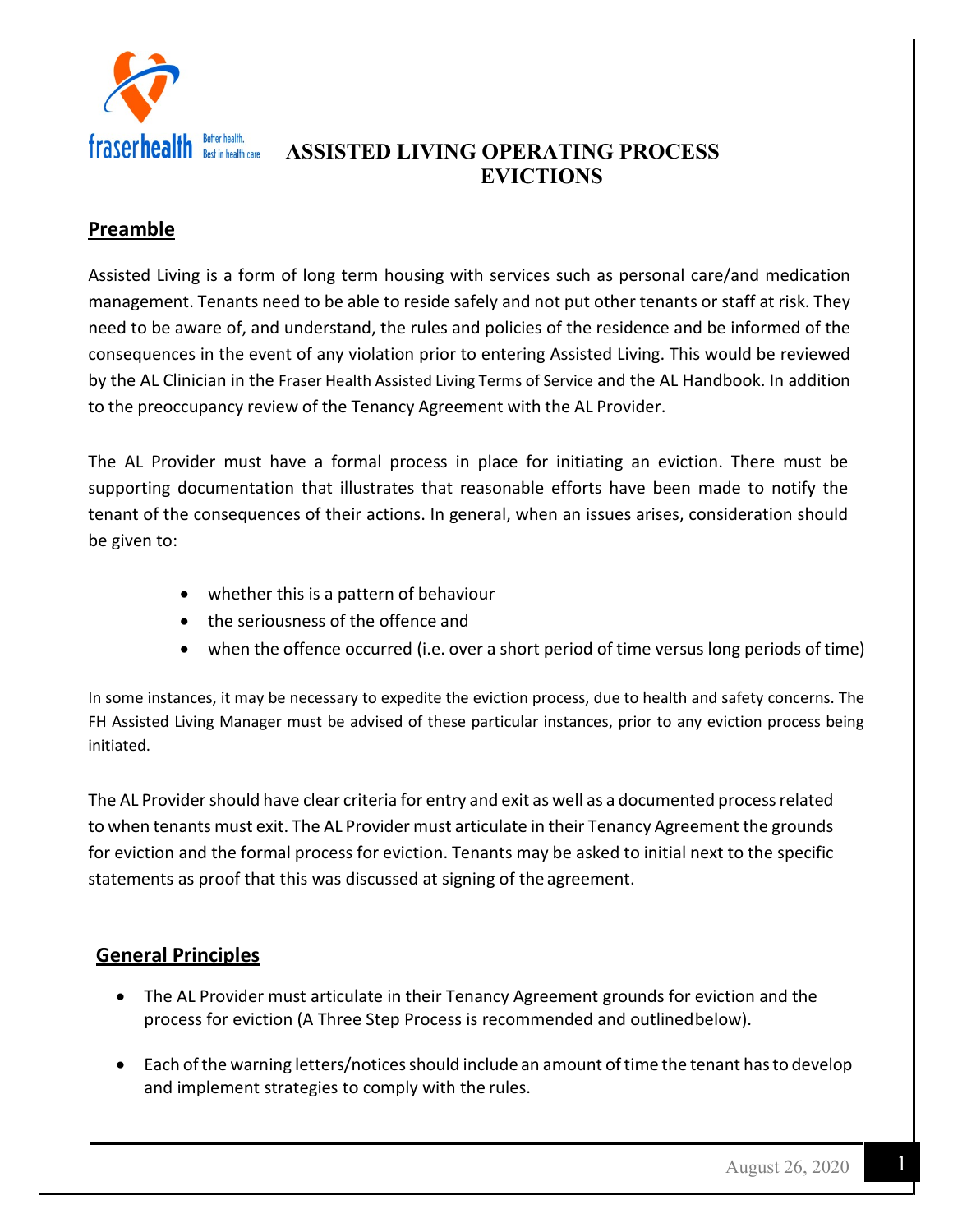

- A time frame should be given as to when the next steps will be initiated.
- There should be clear direction if the infraction occurs again, e.g. if this behaviour occurs even once, Step Two of the Eviction Process will be initiated.
- Each of the warning letter/notices should include some type of "sunset" clause, i.e. If no further infractions occur after a period of time (e.g. 12 months) then the warning process is considered complete and would start from step one if infractions occur after that time.
- For a pre-planned eviction, the AL Provider should choose a time that ensures all necessary support mechanisms are available. These may include assisting the client to be packed for the day of eviction, assisting client to arrange transportation of belongings, having a full complement of staff on during the eviction, having staff trained in Provincial Violence Prevention Curriculum available if indicated, having a staff member responsible for calling 911 if the situation warrants it, hiring security staff to ensure a smoothtransition.
- Fraser Health staff will work with the AL Provider on issues related to potentialeviction.

### **Recommended Process**

When a tenant breaches the rules of the Assisted Living site the AL Provider will commence: [Note: Some sites have a "Verbal Warning" or informal step, usually between the tenant and AL Provider, and usually documented in a letter.]

#### **Step One - First Warning**

- 1. Arrange a meeting with the tenant (including family, AL Clinician, etc. as required) to discuss the issue and indicate that this will be Step One of the Three Step Eviction Process. The tenant may have an advocate present during themeeting.
- 2. Present the tenant with a letter outlining:
	- what the issue/breach is including related details
	- how the issue is contrary to the Tenancy Agreement
	- the expectations for change with clear timelines to effect a change
	- the consequence of continuing the behaviour/activity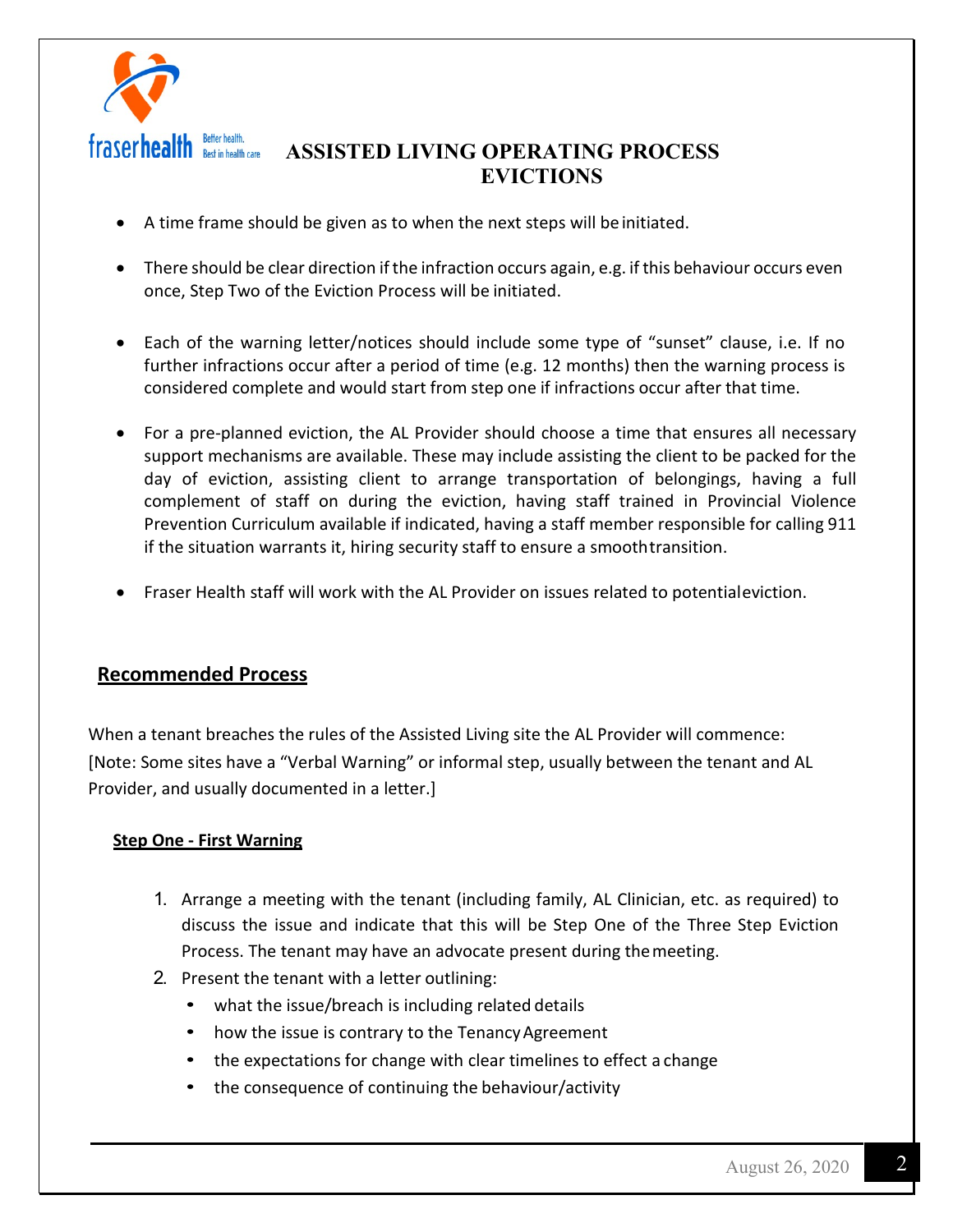

- a review of support options available including AL Manager and/or Clinical Lead, Mental Health, Specialized Seniors Clinic, local Clinical Social Worker (CSW), FH Regional AL CSW for behavioural support plan
- Sunset clause-if no further infraction occurs, when the warning process will be considered complete.
- 3. The tenant and the AL Provider should sign the letter. The copy of the letter is given to the tenant/family and AL Clinician. If the tenant does not sign the letter, this should be documented.
- 4. Notify the AL Clinician (the AL Clinician may or may not attend the first meeting) of the meeting and outcome. The AL Clinician will notify the AL Manager and AL Clinical Social Worker (CSW).

The AL Clinician will complete the Risk Assessment Report in Paris. Asrequired, the AL Clinician may also complete an updated RAI assessment.

#### **Step Two - SecondWarning**

- 1. Meet with the tenant, family/advocate for the tenant (recommended) and the AL Clinician. If needed, invite the FH AL Manager, Clinical Lead and CSW.
- 2. Discuss the continuing breach of the rules, with documentation outlining the breach(es).
- 3. Give a second letter of warning to the tenant which includes:
	- The ongoing breach of rules-listing dates of occurrences
	- how the issue is contrary to the Tenancy Agreement
	- The expectation of change with clear time lines to develop and implement strategies to effect the change
	- That this is a second warning and if the behaviour continues-even once-an eviction notice will be issued
	- a review of support options available including AL Manager and/or Clinical Lead, Mental Health, Specialized Seniors Clinic, local Community Social Worker, FH Regional AL CSW for behavioural supportplan
- 4. Sunset clause if no further infraction occurs, when the warning process will be